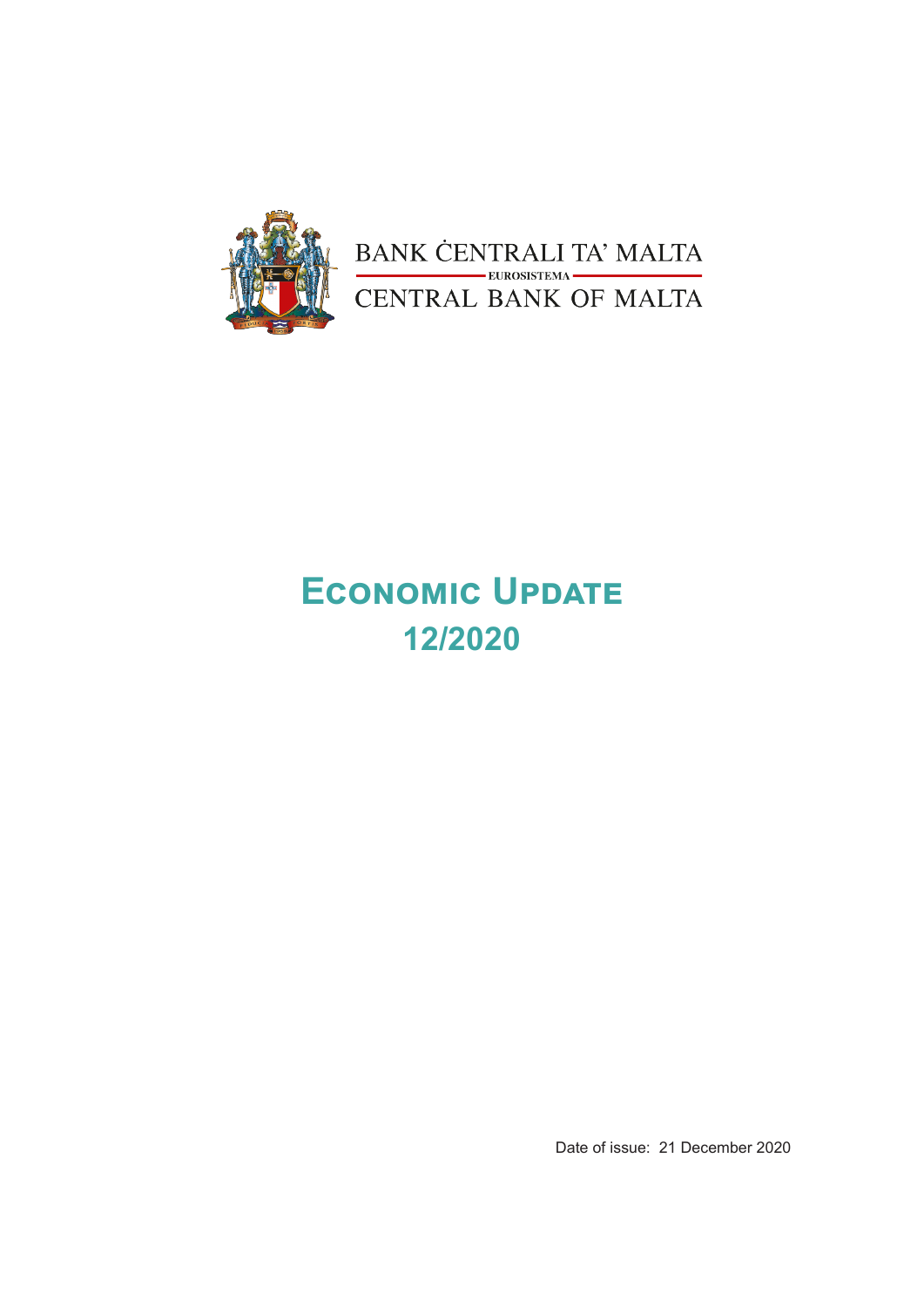#### © **Central Bank of Malta, 2020**

#### **Address**

Pjazza Kastilja Valletta VLT 1060 Malta

**Telephone** (+356) 2550 0000

#### **Fax** (+356) 2550 2500

**Website** www.centralbankmalta.org

**E-mail**  info@centralbankmalta.org

*All rights reserved. Reproduction is permitted provided that the source is acknowledged.* 

*The cut-off date for information in this publication is 10 December 2020. Figures in tables may not add up due to rounding.*

ISSN 2410-8294 (online)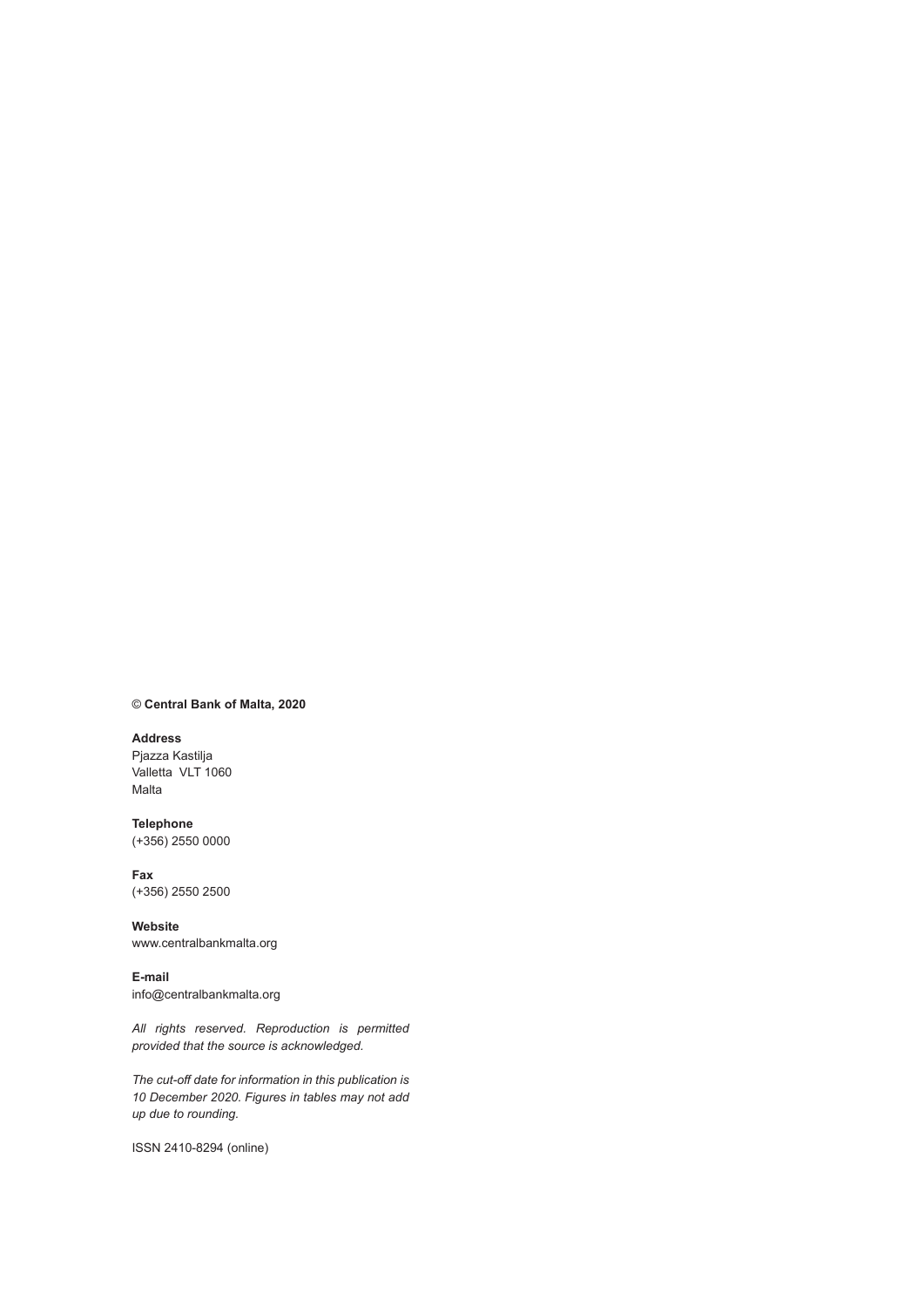## **ECONOMIC UPDATE 12/2020**

## **Summary<sup>1</sup>**

*In November, the Central Bank of Malta's Business Conditions Index (BCI) was unchanged when compared with the previous month. The stabilisation in the index suggests that the pace of recovery in economic activity has slowed down. Although recent readings are higher than the estimates for May and June, the Index continues to signal low levels of economic activity reflecting the weak economic conditions triggered by COVID-19. Similarly, the European Commission's Economic Sentiment Indicator (ESI) deteriorated in November when compared with the previous month. Confidence fell sharply in industry and, to a more limited extent, in the services sector and among consumers. These developments offset improved sentiment in the construction sector and among retailers. Sentiment remained negative in all sectors, bar the construction sector, which turned positive for the first time since the start of the pandemic.*

*In October, industrial production rose marginally after having contracted for six consecutive months, while the volume of retail trade fell at a slower pace in annual terms. The number of registered unemployed fell when compared with a month earlier. Meanwhile, the unemployment rate was unchanged compared with September and remained low from a historical perspective. The annual inflation rate based on the Harmonised Index of Consumer Prices (HICP) edged up marginally to 0.6% in October, from 0.5% in September. Similarly, inflation based on the Retail Price Index (RPI) rose to 0.3% from 0.2% over the same period. Maltese residents' deposits grew at an annual rate of 6.0% over the year to October, while annual growth in credit to Maltese residents eased to 9.5%. In October, the deficit on the cash-based Consolidated Fund widened when com-*

*pared with a year earlier, as primary government expenditure more than offset an increase in government revenue.*

## **Central Bank's BCI<sup>2</sup>**

In November, the Bank's BCI stood at -3.5 – unchanged from an updated value for October (see Chart 1). The BCI continued to signal low levels of economic activity, reflecting the continued weak economic environment triggered by COVID-19, although recent readings are higher than the



<sup>1</sup> The cut-off date for information in this note is 10 December 2020. Most of the data reported in this issue of the *Economic Update* refer to October 2020 and reflect the resurgence of COVID-19 cases and the introduction of additional containment measures. Data for the BCI and the ESI are for November 2020. Tourism data for April, May and June were not collected by the National Statistics Office (NSO) as airports and ports were closed in those months. Inbound tourism data for July were collected and published as the airport and seaport were reopened. With effect from 22 August, an amber list was added to the red and green travel lists, requiring tourists arriving from countries on this list to present a negative COVID-19 test result before boarding.

<sup>2</sup> The methodology underlying the BCI can be found [here](https://www.centralbankmalta.org/business-conditions-index). A zero value of the BCI is consistent with average business conditions, which in the case of Malta tends to be consistent with a real GDP growth rate of close to 4%. When the value of the BCI falls repeatedly below -1, economic activity would be significantly below normal. From June 2020, the BCI methodology was updated to include a new variable: monthly development permits.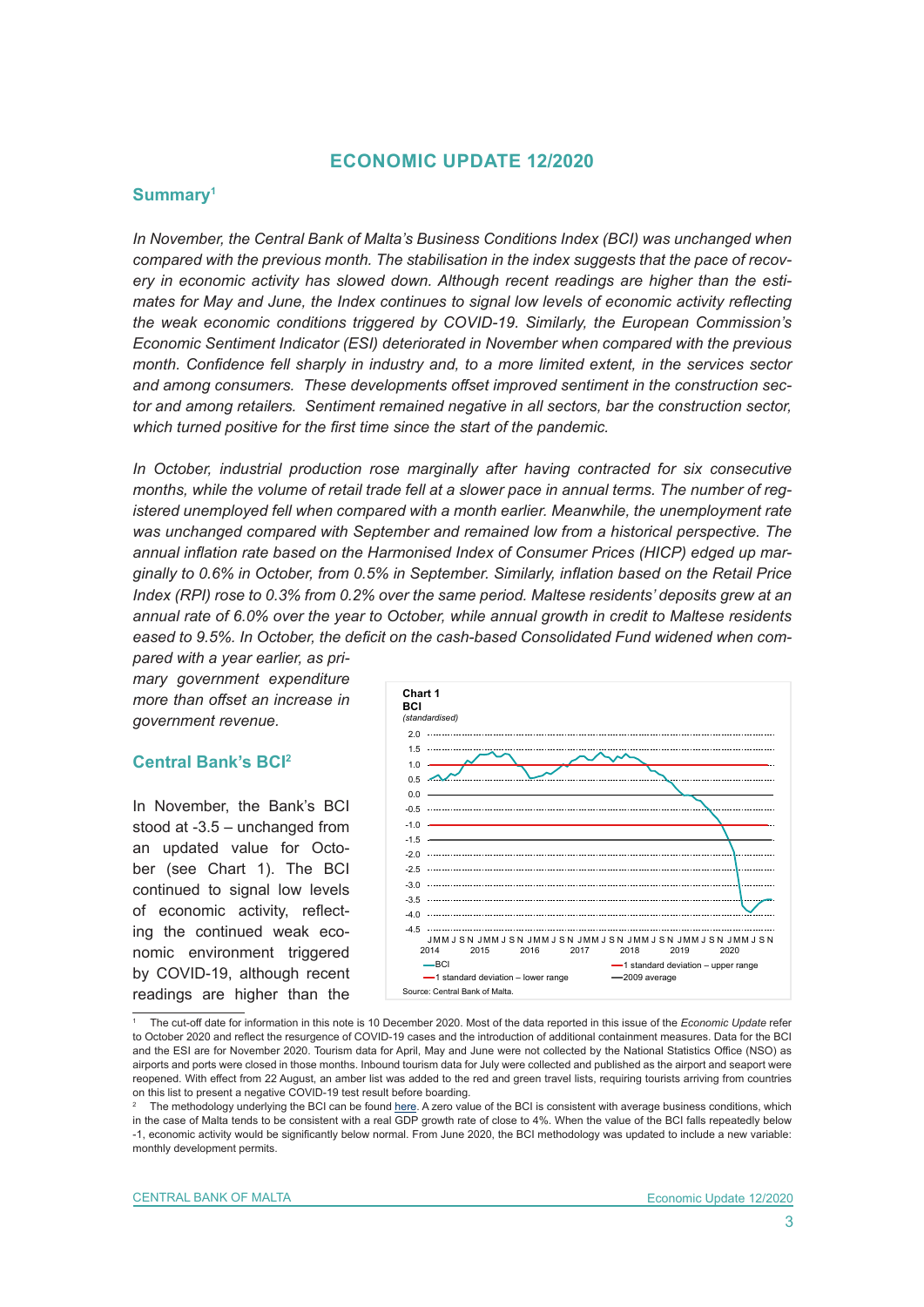readings seen in May and June. However, the improvement in the index has stalled in the last three months, which suggests that the pace of recovery in economic activity has been adversely affected by the re-introduction of some containment measures. Indeed, the index was adversely affected by lower economic sentiment, which offset a decline in the unemployment rate during the last few months. Overall business conditions were also worse than those observed during 2009, indicating the severity of the pandemic relative to the Global Financial Crisis.

#### **Business and consumer confidence indicators**

In November, the European Commission's ESI fell to 68.3, from 77.7 in October (see Table 1). Following this decline, sentiment stood below the 104.0 recorded a year earlier and its long-run average.3,4 The ESI also stood 19.3 points lower than that in the euro area.

The month-on-month decrease in sentiment was largely driven by a significant decline in confidence in industry. Sentiment also decreased in the services sector and among consumers. These developments offset improved sentiment in the construction sector and among retailers.

#### **Table 1**

#### **BUSINESS AND CONSUMER SURVEYS** *Balances; percentage points; seasonally adjusted*

| Balances, percentage points, seasonally aujusted      |         | 2018 2019   |                         |      |      |                                 |                                                                                 | 2020    |                                                         |                    |                       |                        |               |
|-------------------------------------------------------|---------|-------------|-------------------------|------|------|---------------------------------|---------------------------------------------------------------------------------|---------|---------------------------------------------------------|--------------------|-----------------------|------------------------|---------------|
|                                                       |         |             | Jan.                    | Feb. | Mar. | Apr.                            | May                                                                             | June    | July                                                    | Aug.               | Sep.                  |                        | Oct. Nov.     |
| ESI                                                   |         | 112.4 100.7 | 99.9                    | 93.9 | 87.5 | 52.1                            | 56.6                                                                            | 56.5    | 63.4                                                    | 75.0               | 83.9                  | 77.7                   | 68.3          |
| Industrial confidence indicator                       | 6.9     | $-6.7$      | $-1.1$                  |      |      |                                 | $-15.5$ $-19.2$ $-45.4$ $-40.2$ $-42.2$ $-35.6$ $-24.0$ $-13.2$ $-10.3$ $-30.0$ |         |                                                         |                    |                       |                        |               |
| Assessment of order-book levels                       | $-1.5$  | $-23.0$     | $-19.1$                 |      |      |                                 | $-20.2$ $-14.7$ $-56.1$ $-76.0$ $-76.9$ $-73.2$ $-74.1$ $-47.0$ $-40.0$ $-50.2$ |         |                                                         |                    |                       |                        |               |
| Assessment of stocks of finished products             | 5.8     | 15.5        | 20.0                    | 33.2 | 13.3 | 32.5                            | 34.4                                                                            | 31.4    | 40.4                                                    | 20.1               | 16.4                  | 21.6                   | 40.4          |
| Production expectations for the months ahead          | 27.9    | 18.4        | 35.8                    | 6.9  |      |                                 | $-29.7 -47.6 -10.2 -18.3$                                                       |         | 6.8                                                     | 22.3               | 23.7                  | 30.7                   | 0.7           |
| Services confidence indicator                         | 34.6    | 20.7        | 7.9                     | 11.4 |      |                                 | $0.4 -56.8 -53.5 -57.3 -41.1 -18.7$                                             |         |                                                         |                    |                       | $-3.5 - 32.3 - 38.8$   |               |
| Business situation development over the past 3 months | 30.7    | 16.7        | $-3.8$                  | 4.6  |      |                                 | $-0.3$ $-59.8$ $-66.3$ $-77.4$ $-68.9$ $-32.4$                                  |         |                                                         |                    |                       | $-2.4$ $-37.4$ $-61.3$ |               |
| Evolution of the demand over the past 3 months        | 35.8    | 21.5        | 3.8                     | 7.9  |      |                                 | 11.4 -56.3 -66.0 -78.2 -60.2 -40.2                                              |         |                                                         |                    |                       | $-0.1 -47.0 -58.6$     |               |
| Expectation of the demand over the next 3 months      | 37.2    | 24.0        | 23.8                    | 21.7 |      |                                 | $-9.9 -54.1 -28.3 -16.3$                                                        |         | 5.7                                                     | 16.4               |                       | $-7.9 - 12.5$          | 3.5           |
| <b>Consumer confidence indicator</b>                  | 10.1    | 4.5         | 8.4                     | 7.9  |      | $0.1 - 15.8 - 11.3$             |                                                                                 | $-6.9$  |                                                         | $-3.3 - 12.9$      | $-9.1$                |                        | $-9.4 - 10.7$ |
| Financial situation past 12 months                    | 16.9    | 11.3        | 13.4                    | 11.6 | 13.8 | 6.2                             | 0.8                                                                             | 0.8     |                                                         | $-2.7 - 10.6$      | $-10.4$               | $-13.9 - 12.3$         |               |
| Financial situation next 12 months                    | 17.5    | 11.2        | 13.1                    | 10.7 |      | $5.1 - 14.5$                    | $-5.7$                                                                          | $-2.1$  | 6.1                                                     | $-5.6$             | $-2.6$                | 0.5                    | $-0.7$        |
| Economic situation next 12 months                     | 28.9    | 20.9        | 18.0                    | 19.8 |      | $-3.0 -36.6 -17.7$              |                                                                                 | $-3.9$  |                                                         | 13.9 - 10.6        | $-2.1$                | $-2.4$                 | $-4.5$        |
| Major purchases next 12 months                        | $-22.6$ | $-25.1$     | $-10.9$                 |      |      | $-10.4$ $-15.5$ $-18.4$ $-22.5$ |                                                                                 |         | $-22.4$ $-30.5$ $-24.7$                                 |                    | $-21.5$               | $-21.8 - 25.5$         |               |
| <b>Construction confidence indicator</b>              | 21.3    | 26.2        | 7.9                     | 8.3  |      |                                 | 14.3 -38.9 -20.3 -19.9                                                          |         |                                                         | $-5.9 - 12.7$      | $-3.0$                | $-4.9$                 | 11.4          |
| Evolution of your current overall order books         | 16.9    | 19.7        | 4.5                     | 2.0  | 2.1  |                                 | $-38.1 - 13.0 - 18.8$                                                           |         |                                                         | $-5.0 - 12.4$      | 8.0                   | $-8.8$                 | 12.7          |
| Employment expectations over the next 3 months        | 25.7    | 32.6        | 11.3                    | 14.5 |      | 26.5 -39.6 -27.6                |                                                                                 | $-21.1$ |                                                         | $-6.9 - 13.0$      | $-14.0$               | $-0.9$                 | 10.0          |
| Retail trade confidence indicator                     | 8.2     | 4.2         | 0.0                     | -0.4 |      |                                 | $-22.3$ $-31.7$ $-43.2$ $-30.1$                                                 |         | $-53.6 - 49.9$                                          |                    | $-63.7 - 42.7 - 19.9$ |                        |               |
| Business activity, past 3 months                      | 15.4    | 18.9        | 3.0                     | 4.8  | 5.8  |                                 | $12.4 -21.1$                                                                    | $-28.1$ | $-49.2 -52.5$                                           |                    | $-67.6 -54.7 -28.5$   |                        |               |
| Stocks of finished goods                              | 7.7     | 17.4        | 7.2                     | 10.0 | 9.7  | 65.6                            | 53.0                                                                            | 54.8    | 46.3                                                    | 50.6               | 52.6                  | 24.4                   | 4.2           |
| Business activity, next 3 months                      | 17.0    | 11.1        | 4.1                     | 4.1  |      | $-63.1 - 42.0 - 55.5$           |                                                                                 |         | $-7.4$ $-65.3$ $-46.6$                                  |                    | -70.8 -49.2 -27.0     |                        |               |
| EEL                                                   |         |             | 114.1 101.2 100.2 102.7 |      | 90.0 | 56.2                            | 71.8                                                                            | 71.0    | 72.3                                                    | 80.4               | 79.7                  | 85.4                   | 80.6          |
| Industry                                              | 31.1    | 12.8        | 16.5                    | 7.0  |      | $-16.7 -61.2 -18.9$             |                                                                                 | $-40.3$ | $-34.9$                                                 | $-26.0$            | 2.8                   | 17.8                   | $-3.5$        |
| Services                                              | 33.9    | 17.5        | 6.7                     | 21.6 |      |                                 | 11.8 -33.0 -16.6 -16.8                                                          |         | $-7.1$                                                  | 1.9                | $-5.0$                | 1.9                    | $-2.1$        |
| Retail                                                | 15.4    | 4.7         | 25.2                    | 11.9 |      | $-8.6 -14.2 -15.5$              |                                                                                 |         | $-3.3$ $-25.6$ $-13.2$ $-25.3$ $-29.9$ $-28.6$          |                    |                       |                        |               |
| Construction                                          | 25.7    | 32.6        | 11.3                    | 14.5 |      |                                 | 26.5 -39.6 -27.6 -21.1                                                          |         |                                                         | $-6.9 -13.0 -14.0$ |                       |                        | $-0.9$ 10.0   |
| <b>ESI demeaned</b>                                   | 12.4    | 0.7         | $-0.1$                  | -6.1 |      | $-12.5$ $-47.9$                 |                                                                                 |         | $-43.4$ $-43.5$ $-36.6$ $-25.0$ $-16.1$ $-22.3$ $-31.7$ |                    |                       |                        |               |
| <b>EEI demeaned</b>                                   | 14.3    | 1.0         | 0.0                     | 2.1  |      |                                 | $-11.1$ $-46.0$ $-28.7$ $-30.8$ $-28.9$ $-20.7$ $-19.8$ $-13.5$ $-19.3$         |         |                                                         |                    |                       |                        |               |
| Source: European Commission.                          |         |             |                         |      |      |                                 |                                                                                 |         |                                                         |                    |                       |                        |               |

<sup>3</sup> The ESI summarises developments in confidence in five surveyed sectors: industry; services; construction; retail and consumers. Weights are assigned as follows: industry 40%; services 30%; consumers 20%; construction 5%; and retail trade 5%.

<sup>4</sup> Long-term averages are calculated over the entire period for which data are available. For the consumer and industrial confidence indicators, data became available in December 2002, while the services and construction confidence indicator data became available in May 2007 and May 2008, respectively. The long-term average of the retail confidence indicator is calculated as from May 2011, when it was first published. However, the long-term average of the ESI is computed from December 2002.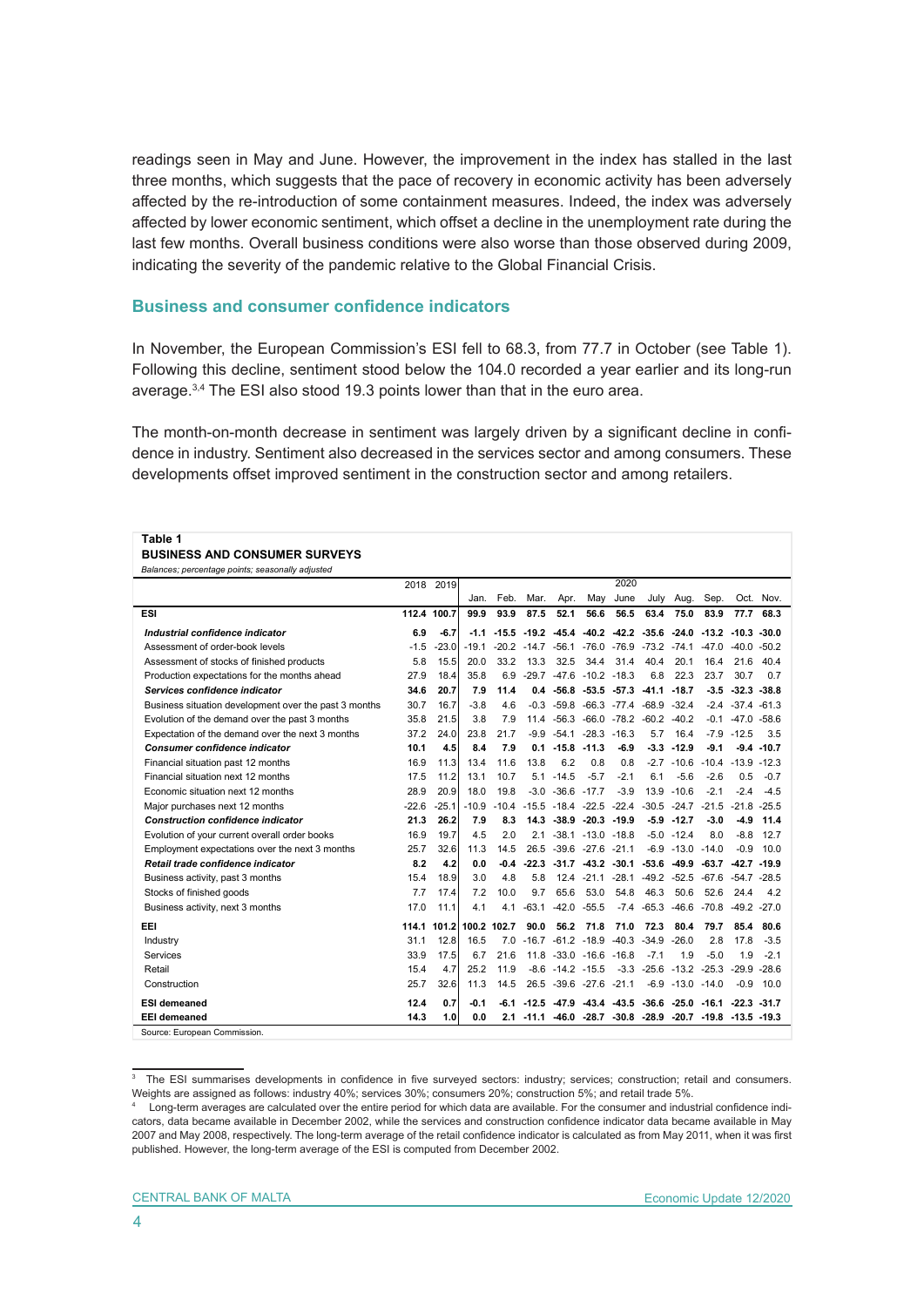Demeaned data – which account for the variation in weights assigned to each sector in the overall index – show that most of the deterioration in overall sentiment in November was driven primarily by the deterioration in industrial confidence and, to a lesser degree, by declines in the services sector and consumer confidence (see Chart 2). By contrast, the contribution of retail sector was less negative than a month earlier, while that of the construction sector rose.



In November, industrial confidence fell to -30.0, from -10.3 a month earlier.<sup>5</sup> This represents the first drop in confidence in this sector since the gradual and sustained recovery since June. Following this decline, sentiment stood further below its long-term average of -4.3. The recent decline in sentiment was mainly driven by firms' production expectations. These declined sharply in November, and have reached their lowest levels since June. On balance, a larger share of participants reported above normal stock levels relative to October, and order book levels worsened. Supplementary data show that a larger share of respondents anticipated a fall in selling prices in the coming months.

Sentiment within the services sector decreased to -38.8, from -32.3 in October, and thus remained below its long-term average of 19.6.<sup>6</sup> The fall in sentiment was largely driven by respondents' assessment of the business situation and, to a lesser extent, of demand over the past three months. This reflects the impact of the re-introduction of some containment measures on selected services industries. By contrast, participants' expectations of demand turned slightly positive in the month under review, following two consecutive months of declines, possibly reflecting some renewed optimism surrounding the discovery of a vaccine. Additional survey data show that, on balance, the share of firms anticipating prices to fall in the months ahead edged up when compared with October.

Consumer confidence eased slightly in November. It stood at -10.7, marginally below the -9.4 recorded in October, yet still above its long-term average of -11.2.7 Lower sentiment largely reflected a weaker assessment of major purchases over the next 12 months. On balance, consumers' expectations of the general economic situation and their assessment of the financial situation over the same period also worsened. Meanwhile, their assessment of the financial situation

<sup>5</sup> The industrial confidence indicator is the arithmetic average of the seasonally-adjusted balances (in percentage points) of replies to a subset of survey questions relating to expectations about production over the subsequent three months, to current levels of order books and to stocks of finished goods.

<sup>6</sup> The services confidence indicator is the arithmetic average of the seasonally-adjusted balances (in percentage points) of replies to survey questions relating to the business climate, the evolution of demand in the previous three months and demand expectations in the subsequent three months.

<sup>7</sup> The consumer confidence indicator is the arithmetic average of the seasonally-adjusted balances (in percentage points) of replies to a subset of survey questions relating to households' assessment and expectations of their financial situation, their expectations about the general economic situation and their intention to make major purchases over the subsequent 12 months. The computation of this indicator was changed as reflected in the [January 2019 release](https://ec.europa.eu/info/sites/info/files/esi_2019_01_en.pdf) of the European Commission.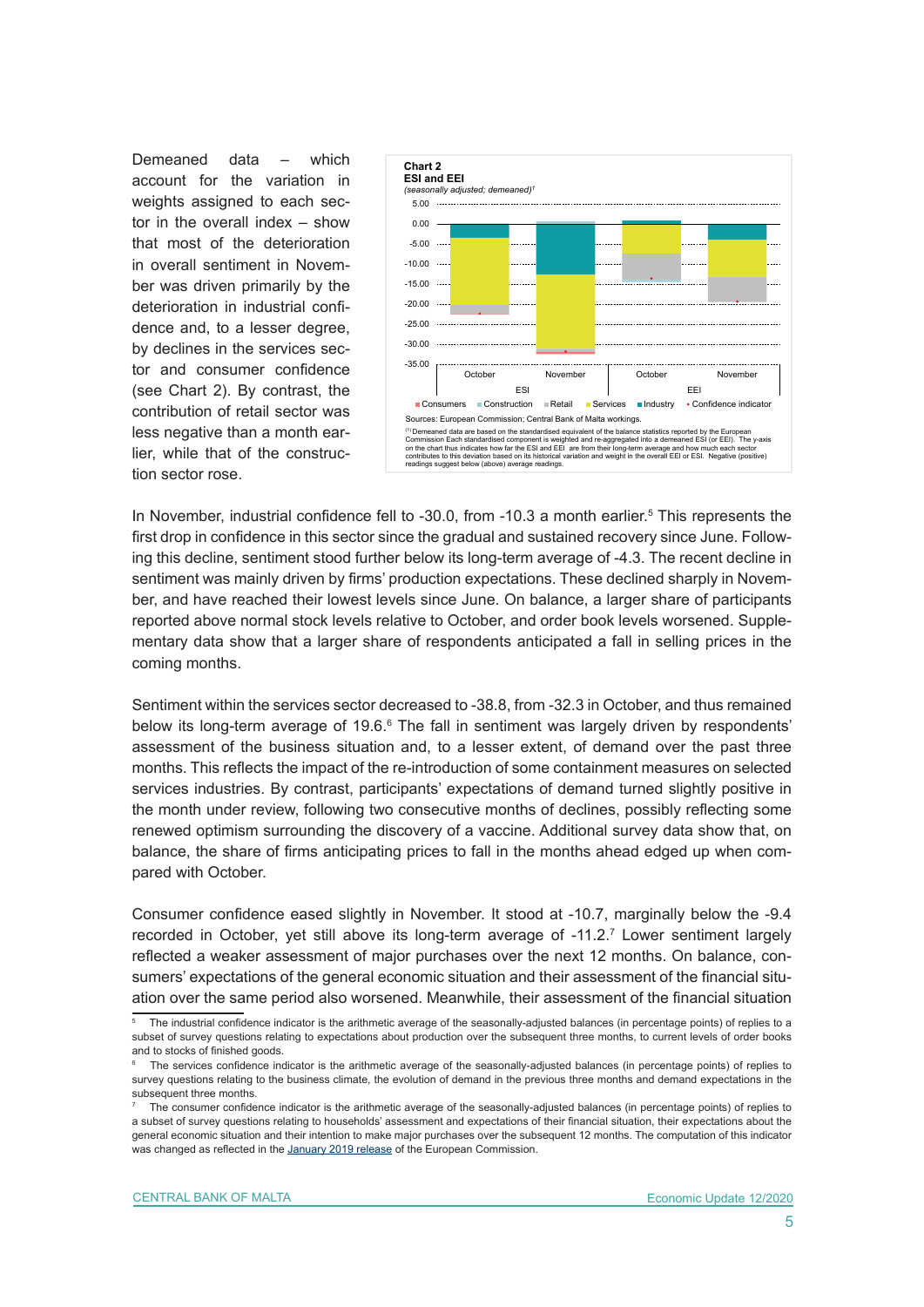over the last 12 months improved but remained negative. Supplementary data show that price expectations were less negative in November. At the same time, the share of respondents anticipating unemployment to rise in the coming months decreased.

By contrast, confidence in the construction sector turned positive in November. It increased to 11.4, from -4.9 in October, standing further above its long-term average of -11.4. $8$  This is the first positive reading since the beginning of the pandemic in April. Improved sentiment was due to increasing orders, and an improvement in employment expectations, which has turned positive. Additional survey data indicate that price expectations were also positive in the month under review.

Similarly, confidence within the retail sector rose to -19.9 in November, from -42.7 in the previous month.9 In the month under review, retailers' assessment about sales over previous months and their expectations of business activity over the next three months improved. At the same time, the share of respondents reporting above normal stock levels relative to October declined sharply.<sup>10</sup> Meanwhile, supplementary data indicate that price expectations were marginally less positive in November.

The European Commission's Employment Expectations Indicator (EEI) – which is a composite indicator of employment expectations in industry, services, retail trade and construction – edged down in November.11 The EEI fell to 80.6, from 85.4 in October, and thus the indicator remained below its long-run average of around 100.0. Moreover, in November, Malta's EEI stood 6.0 points below the euro area average.

The decrease relative to October was largely driven by industry and, to a lesser degree, by the services sector. In both these sectors, employment expectations turned negative in November, following positive readings in October. Meanwhile, employment expectations improved among retailers and in the construction sector, and turned positive in the latter. The evolution of employment expectations in industry and in the services sector largely explains why the overall EEI has remained below its long-term average in November, though expectations in the retail sector were also below the long-term average. By contrast, sentiment in the construction sector rose above its long-term average in the month under review (see Chart 2).

## **Activity indicators**

In October, annual growth in the index of industrial production – which is a measure of economic activity in the quarrying, manufacturing and energy sectors – turned positive for the first time after

<sup>8</sup> The construction confidence indicator is the arithmetic average of the seasonally-adjusted balances (in percentage points) of replies to two survey questions, namely those relating to order books and employment expectations over the subsequent three months.

<sup>9</sup> The retail confidence indicator is the arithmetic average of the seasonally-adjusted balances (in percentage points) of replies to survey questions relating to the present and future business situation and stock levels.

 $<sup>0</sup>$  Above normal stocks of finished goods have a negative effect on the overall indicator. Thus, a rise in the balance of firms reporting</sup> above normal stock levels has a negative effect on the overall indicator.

<sup>&</sup>lt;sup>11</sup> The EEI is based on question 7 of the industry survey, question 5 of the services and retail trade surveys and question 4 of the construction survey, which gauge the respondent firms' expectations as regards changes in their total employment over the next three months. Before being summarised in one composite indicator, each balance series is weighted on the basis of the respective sector's importance in overall employment. The weights are applied to the four balance series expressed in standardised form. Further information on the compilation of the EEI is available in: European Commission. (2020), *The Joint Harmonised EU Programme of Business and Consumer Surveys User Guide*.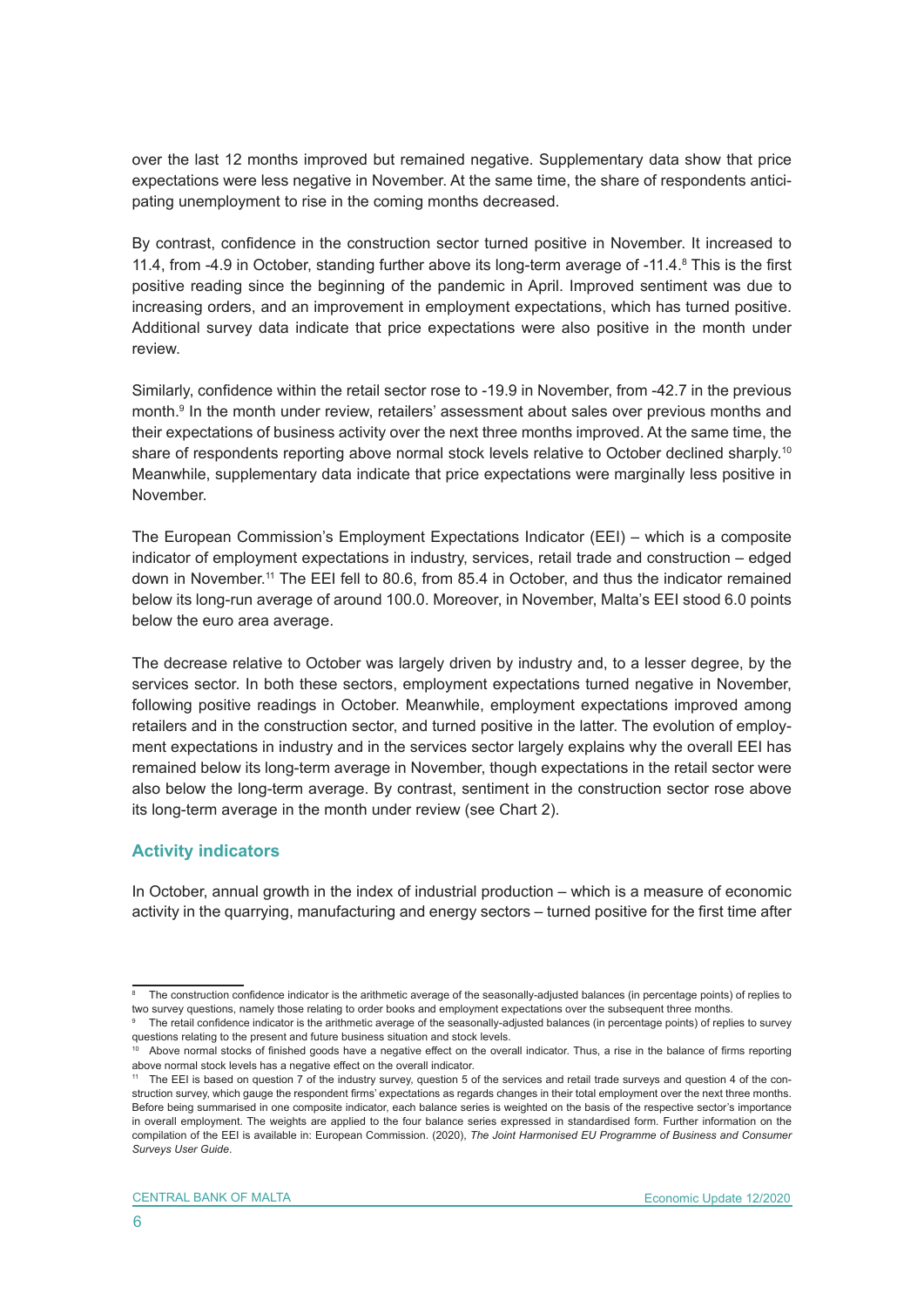six consecutive decreases. The index rose by 1.0% in annual terms, following a contraction of 1.1% in September (see Table 2).12

The latest annual increase largely reflects a rise in the output of firms in the pharmaceutical and food industries. Firms within the motor vehicles, trailers and semi-trailers sector also contributed significantly to the increase, and to a lesser extent rubber and plastic products. During this month, there was also higher production in firms specialising in textiles, 'other manufacturing' goods – which includes firms involved in the production of medical and dental instruments – toys and related products, as well as in wearing apparel. On the other hand, production declined among firms engaged in the repair and installation of machinery and equipment, as well as in those producing beverages. Smaller declines were registered in the printing and reproduction of recorded media as well as among firms specialising in computer, electronic and optical products.

Meanwhile, production in the energy sector fell on a year earlier, following an annual increase in the previous month.

In October, development permits for commercial buildings declined by 23.3% in annual terms, following an increase in the previous month. Moreover, residential permits in October contracted by 31.1% in annual terms, a slower decline than the 61.5% contraction registered in September.

The volume of retail trade, which is a short-term indicator of final domestic demand, contracted for the eighth consecutive month, with October's fall slightly lower than that recorded in the previous month (7.2% vis-à-vis 11.5% in September).

| Table 2                                        |        |        |         |         |         |        |        |               |         |                          |         |                 |         |         |                |         |  |
|------------------------------------------------|--------|--------|---------|---------|---------|--------|--------|---------------|---------|--------------------------|---------|-----------------|---------|---------|----------------|---------|--|
| <b>ACTIVITY INDICATORS</b>                     |        |        |         |         |         |        |        |               |         |                          |         |                 |         |         |                |         |  |
| Annual percentage changes                      |        |        |         |         |         |        |        |               |         |                          |         |                 |         |         |                |         |  |
|                                                | 2018   | 2019   |         | 2019    |         |        |        | 2020<br>(3)   |         |                          |         |                 |         |         |                |         |  |
|                                                |        |        | Sep.    | Oct.    | Nov.    | Dec.   |        | Jan. Feb.     |         | Mar. (1) Apr. (2)        | (2)     | (2)<br>May June | July    | Aug.    | Sep.           | Oct.    |  |
| Industrial production                          | 1.3    | 1.2    | 3.9     | 1.6     | $-2.9$  | 9.5    | 12.0   | 13.2          | 6.0     | $-7.4$                   | $-6.8$  | $-6.8$          | $-2.0$  | $-2.7$  | $-1.1$         | 1.0     |  |
| Commercial permits                             | 14.5   | $-2.4$ | $-10.8$ | $-7.4$  | $-12.8$ | $-8.1$ |        | $-24.2 -31.9$ | $-56.8$ | $-8.2$                   |         | $-25.2 -26.2$   | $-9.8$  | $-45.6$ | 6.7            | $-23.3$ |  |
| <b>Residential permits</b>                     | 43.1   | $-3.1$ | 11.0    | $-6.5$  | 12.3    | 34.4   |        | $22.2 - 23.3$ | $-19.6$ | $-73.3$                  | $-53.6$ | $-60.2$         | $-8.1$  | 27.0    | $-61.5 -31.1$  |         |  |
| Retail trade                                   | 1.9    | 7.0    | 8.8     | 6.0     | 7.2     | 7.1    | 5.2    | 8.9           | $-4.2$  | $-23.8$                  | $-16.3$ | $-7.6$          | $-11.1$ | $-7.4$  | $-11.5$        | $-72$   |  |
| Number of tourist arrivals                     | 14.3   | 5.9    | 5.5     | 6.2     | 9.1     | 19.3   | 16.8   | 16.5          | $-56.5$ |                          |         |                 | $-84.0$ | $-66.0$ | $-82.4 - 83.4$ |         |  |
| Number of nights stayed                        | 12.5   | 4.1    | 2.1     | 6.5     | 9.0     | 15.1   | 3.5    | 10.1          | $-60.2$ | $\overline{\phantom{a}}$ |         |                 | $-75.3$ | $-62.6$ | $-77.4 - 78.6$ |         |  |
| Rented accommodation                           | 10.7   | 4.6    | 2.8     | 12.1    | 9.6     | 13.9   | 7.7    | 11.1          | $-62.2$ | ٠                        |         |                 | $-84.3$ | $-67.4$ | $-81.8 - 82.5$ |         |  |
| Collective <sup>(4)</sup>                      | 7.1    | $-0.1$ | 4.5     | 4.2     | 2.9     | 9.9    | 11.0   | 14.9          | $-61.7$ |                          |         |                 | $-85.4$ | $-66.9$ | $-81.2 - 81.9$ |         |  |
| Other rented $(5)$                             | 18.0   | 13.5   | 0.3     | 28.5    | 26.6    | 19.7   | 1.0    | 3.1           | $-63.5$ | $\overline{a}$           | ٠       |                 | $-82.7$ | $-67.9$ | $-82.9 - 83.5$ |         |  |
| Non-rented accommodation <sup>(6)</sup>        | 22.7   | 1.6    | $-3.8$  | $-19.8$ | 6.3     | 20.8   | $-8.3$ | 3.9           | $-47.7$ |                          |         |                 | $-31.4$ | $-38.3$ | $-57.1 - 53.3$ |         |  |
| Tourist expenditure                            | 8.0    | 5.7    | 5.9     | 7.1     | 10.3    | 25.4   | 11.2   | 22.0          | $-62.6$ | $\overline{a}$           |         |                 | $-88.1$ | $-71.3$ | $-84.5 - 84.5$ |         |  |
| Package expenditure                            | 16.6   | $-8.2$ | $-1.8$  | $-6.2$  | 4.9     | 7.9    | $-7.8$ | 25.8          | $-69.8$ |                          |         |                 | $-93.5$ | $-79.5$ | $-90.5$        | -89.8   |  |
| Non-package expenditure                        | 13.3   | 17.1   | 18.4    | 14.8    | 13.5    | 41.3   | 33.1   | 22.8          | $-58.8$ | $\overline{\phantom{a}}$ |         |                 | $-88.7$ | $-71.5$ | $-86.0 - 85.1$ |         |  |
| Other                                          | $-2.2$ | 5.9    | $-0.1$  | 11.1    | 10.8    | 22.0   | 4.7    | 19.1          | $-60.2$ | $\overline{\phantom{a}}$ |         |                 | $-83.7$ | $-65.3$ | $-78.7 - 79.8$ |         |  |
| Sources: National Statistics Office: Eurostat. |        |        |         |         |         |        |        |               |         |                          |         |                 |         |         |                |         |  |

Sources: National Statistics Office; Eurostat.

(1) Tourism data for March 2020 should be interpreted in the context of the unprecedented containment measures and travel restrictions introduced in response to COVID-19.

 $^{(2)}$  As a result of the COVID-19 situation, it was not possible for the NSO to issue the April, May and June 2020 news releases for Inbound Tourism.

<sup>(3)</sup> The inbound tourism news release was issued for July following the reopening of Malta International Airport in the beginning of July.

<sup>(4)</sup> Collective accommodation comprises hotels, guesthouses, hostels, tourist villages, holiday complex, bed & breakfast and campsites.

(5) Other rented accommodation comprises holiday furnished premises (farmhouses, flats and villas), host families, marinas, paid-convents, rented yachts and student dormitories.

<sup>(6)</sup> Non-rented accommodation includes own private residence, staying with friends or relatives and other private accommodation (e.g. free-convents or timeshare).

<sup>&</sup>lt;sup>12</sup> The annual growth rates of the overall industrial production index are based on working-day adjusted data. Unadjusted data, however, are used for the components.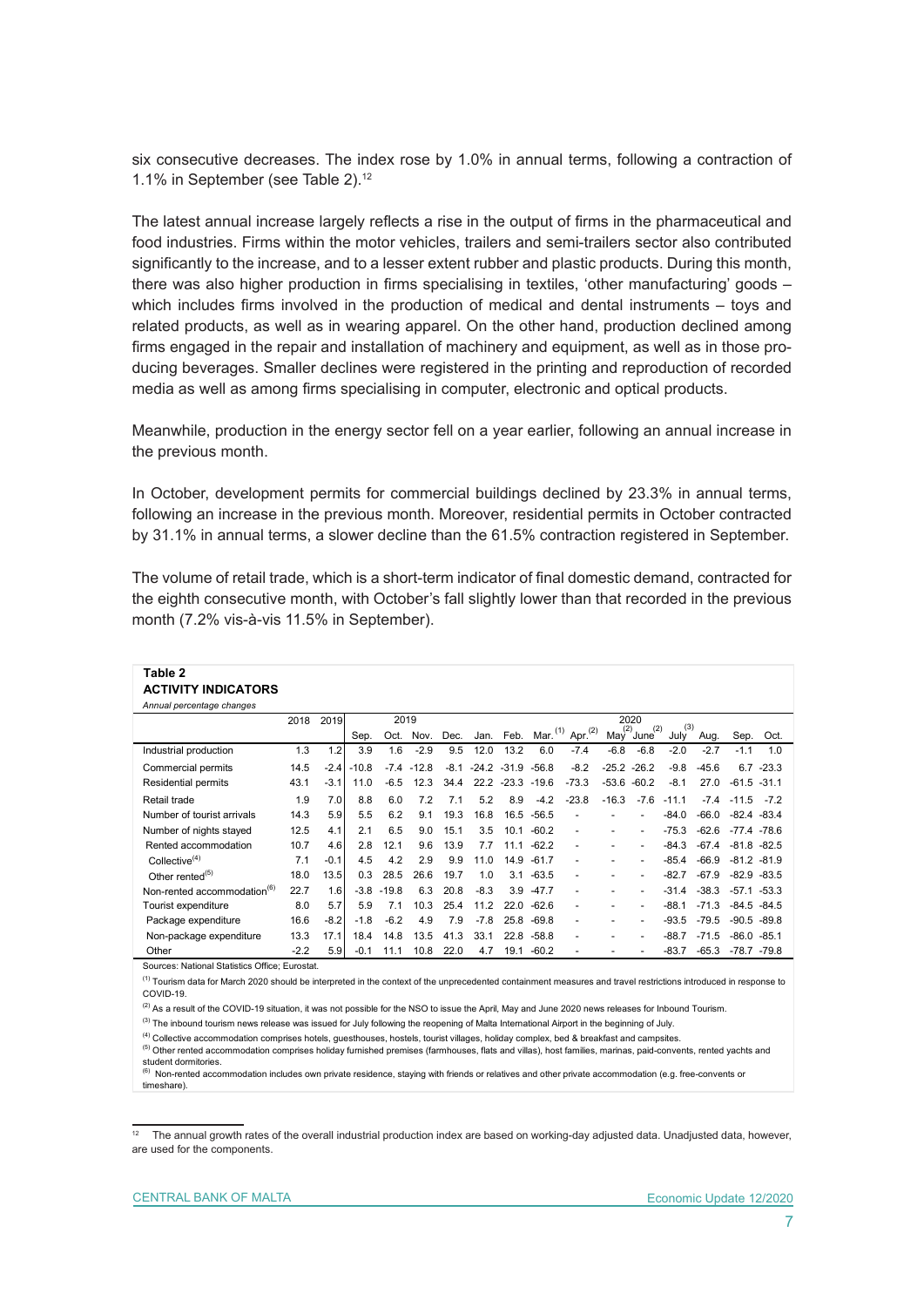Similar to the developments in previous months, the tourism sector in October continued to be severely affected by travel-related restrictions. The number of inbound tourists fell to 46,914, representing an 83.4% drop over the corresponding period in the previous year. Similarly, guest nights declined by 78.6%, with the largest decline in absolute terms registered in collective accommodation. Hence, total expenditure fell by 84.5% in annual terms, which is the same rate of decline as that recorded in the previous month. In turn, expenditure per capita declined to €764.3, from the €819.5 recorded a year earlier.

Customs data show that the merchandise trade deficit stood at  $\epsilon$ 84.2 million in October, down from €311.1 million a year earlier. The smaller deficit reflected a €308.6 million fall in imports,

which offset a €81.7 million decline in exports (see Chart 3). Lower imports continued to be observed across most categories. However, the fall in imports mostly reflected substantial declines in registrations of aircraft and sea vessels and a significantly lower fuel import bill. Lower imports of organic chemicals, vehicles and parts, machinery and mechanical appliances, electrical machinery and fish also contributed. The decline in exports was mostly on account of lower re-exports of mineral fuels and related products and, to a lesser extent, lower exports of machinery and mechanical appliances, organic chemicals, aircraft parts, electrical machinery, and toys and related products. Together these more than offset a rise in exports of fish, printed material, and optical and related instruments.

In the ten months to October, the visible trade gap narrowed to €1,974.0 million from €3,503.1 million in the corresponding period of 2019, driven by a sharp fall in imports, which outweighed the drop in exports (see Chart 4).



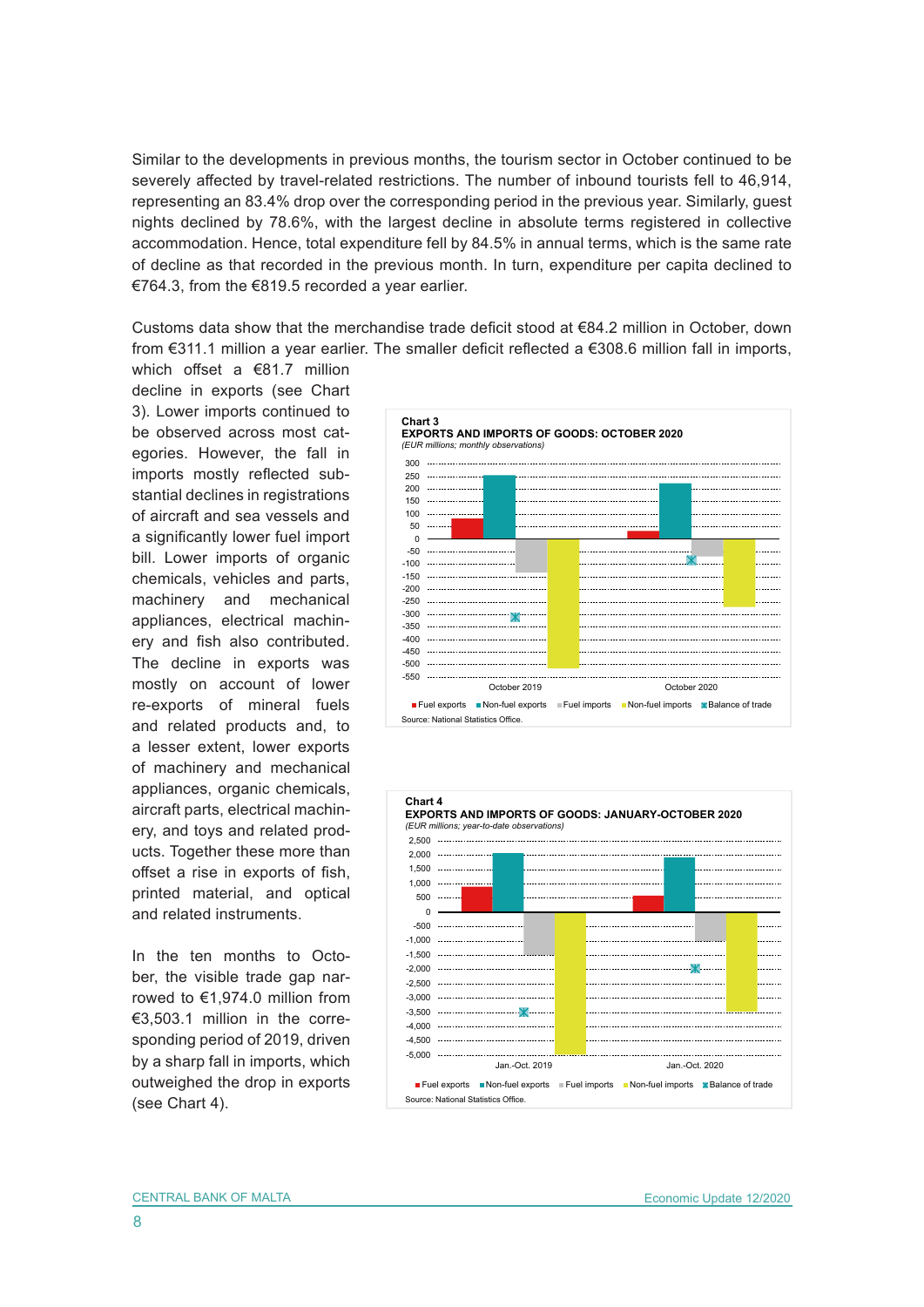## **Labour market**

Jobsplus data show that the number of persons on the unemployment register stood at 3,114 in October, down from 3,385 in September but still higher than 1,666 registered a year earlier (see Chart 5).

The seasonally-adjusted unemployment rate stood at 3.9% in October, the same rate registered in the previous month, but still slightly higher than the rate of 3.6% registered in the same month of the preceding year.

## **Prices, costs and competitiveness**

Annual HICP inflation stood at 0.6% in October, slightly up from 0.5% in September (see Chart 6) but still at a very low level. The higher inflation was driven by increased growth in services and unprocessed food prices. Processed food inflation increased marginally while energy inflation remained negative but unchanged from the previous month. Meanwhile, nonenergy industrial goods inflation





fell further, mainly on account of a stronger decline in semi-durable goods prices.

Annual RPI inflation rose slightly to 0.3% in October, up from 0.2% in September (see Chart 6).<sup>13</sup> This was the result of a much smaller decline in recreation and culture prices, as well as an increase food inflation. These were partially offset by a large decline in clothing and footwear inflation, which turned negative, and a fall in housing inflation.

Producer output inflation, measured by the producer price index, recovered slightly but remained negative at -0.6% in October, from -1.0% in September.14 This reflected a lower annual decline in

<sup>&</sup>lt;sup>13</sup> The RPI and the HICP both measure changes in consumer prices but through different methodologies. The HICP index weights are based on total expenditure in Malta, including that by tourists. In contrast, RPI weights only take into account expenditure by Maltese households.

The Industrial Producer Price Index measures the prices of goods at the factory gate and is commonly used to monitor inflationary pressures at the production stage.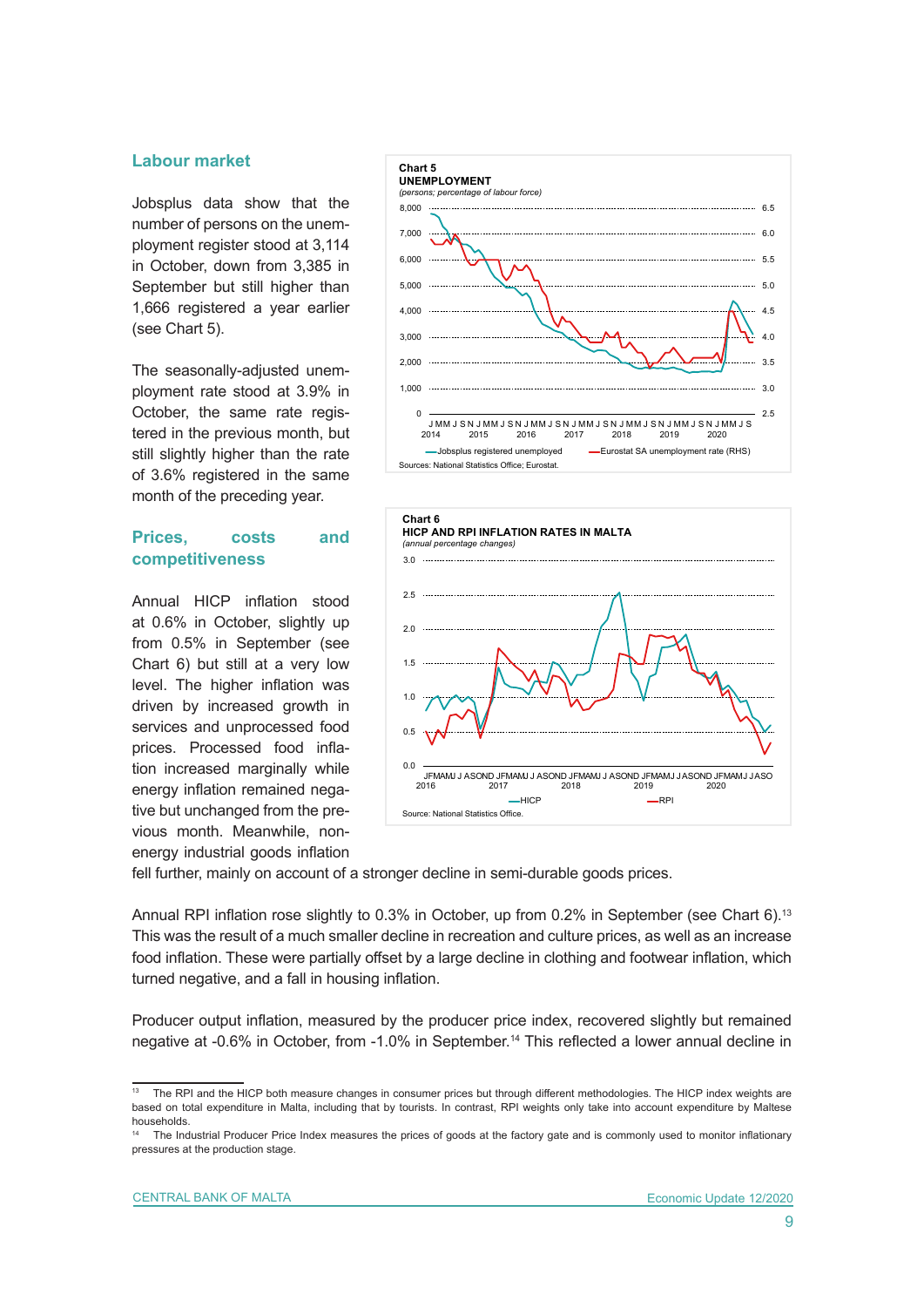intermediate goods prices when compared with the previous months, as well as higher inflation in producer prices of consumer and capital goods. Energy inflation remained nil.

Malta's nominal harmonised competitiveness indicator (HCI) increased by 3.3% in the year to October.<sup>15</sup> This suggests a continued deterioration in the country's international competitiveness due to an appreciation in the euro exchange rate against currencies of trading partners. The real HCI, which also takes into account relative price changes, also rose by 3.3%, suggesting that developments in relative prices vis-à-vis trading partners did not materially affect unfavourable exchange rate movements.

## **Public finance**

In October 2020, the Consolidated Fund recorded a deficit of €103.2 million, an increase of €75.5 million when compared to the €27.7 million deficit registered in October 2019. This was a result of a rise in primary government expenditure, which more than offset an increase in government revenue for the period (see Table 3). In turn, the primary balance registered a deficit of €90.5 million, a deterioration of €79.4 million when compared to the primary deficit registered a year earlier.

#### **Table 3 CONSOLIDATED FUND BALANCE**  *EUR millions*

| CUR IIIIIIUIIS                               |           |            |         |          |         |         |
|----------------------------------------------|-----------|------------|---------|----------|---------|---------|
|                                              | 2019      | 2020       | 2019    | 2020     |         | Change  |
|                                              | Jan.-Oct. | Jan.-Oct.  | Oct.    | Oct.     | Amount  | %       |
| Revenue                                      | 3,679.2   | 3,089.4    | 347.7   | 358.3    | 10.6    | 3.0     |
| Direct tax                                   | 1,919.2   | 1,661.0    | 207.1   | 217.2    | 10.1    | 4.9     |
| Income tax                                   | 1,358.7   | 1,137.0    | 147.7   | 151.6    | 3.9     | 2.7     |
| Social security contributions <sup>(1)</sup> | 560.5     | 524.0      | 59.4    | 65.6     | 6.2     | 10.5    |
| <b>Indirect tax</b>                          | 1,350.0   | 1,061.5    | 115.0   | 107.6    | $-7.4$  | $-6.4$  |
| Value Added Tax                              | 744.2     | 587.3      | 48.4    | 44.1     | $-4.2$  | $-8.7$  |
| Customs and excise duties                    | 277.7     | 216.2      | 31.1    | 26.7     | -4.4    | $-14.1$ |
| Licences, taxes and fines                    | 328.2     | 258.0      | 35.6    | 36.8     | 1.2     | 3.3     |
| Non-tax $^{(2)}$                             | 410.0     | 366.9      | 25.6    | 33.5     | 7.9     | 30.7    |
| <b>Expenditure</b>                           | 3,669.0   | 4,331.5    | 375.5   | 461.6    | 86.1    | 22.9    |
| <b>Recurrent</b>                             | 3,264.5   | 3,616.8    | 324.9   | 357.3    | 32.4    | 10.0    |
| Personal emoluments                          | 735.9     | 753.3      | 72.4    | 72.8     | 0.4     | 0.5     |
| Operational and maintenance                  | 176.1     | 212.3      | 22.9    | 20.0     | $-2.9$  | $-12.7$ |
| Programmes and initiatives <sup>(1)</sup>    | 1,767.6   | 1,986.1    | 166.6   | 192.4    | 25.8    | 15.5    |
| Contributions to entities                    | 421.2     | 513.7      | 46.3    | 59.4     | 13.1    | 28.3    |
| Interest payments                            | 163.7     | 151.5      | 16.7    | 12.8     | $-3.9$  | $-23.3$ |
| Capital                                      | 404.5     | 714.7      | 50.6    | 104.3    | 53.7    | 106.2   |
| Primary balance <sup>(3)</sup>               | 173.9     | $-1,090.7$ | $-11.0$ | $-90.5$  | $-79.4$ |         |
| <b>Consolidated Fund balance</b>             | 10.2      | $-1,242.1$ | $-27.7$ | $-103.2$ | $-75.5$ |         |

Source: National Statistics Office.

 $<sup>(1)</sup>$  Government contributions to the social security account in terms of the Social Security Act 1987 are netted out from both</sup> revenue and expenditure.

<sup>(2)</sup> Includes grants but excludes proceeds from sale of assets, sinking funds of converted loans and borrowings.

(3) Revenue less expenditure excluding interest payments.

<sup>15</sup> HCIs act as an effective exchange rate measure for countries operating within the euro area monetary union. The nominal HCI tracks movements in the euro exchange rate against the currencies of Malta's main trading partners, weighted according to the direction of trade in manufactured goods. On top of this, the real HCI also takes into account the relative inflation rate of Malta vis-à-vis its main trading partners. A higher (or lower) score in the HCI indicates a deterioration (or improvement) in Malta's international price competitiveness.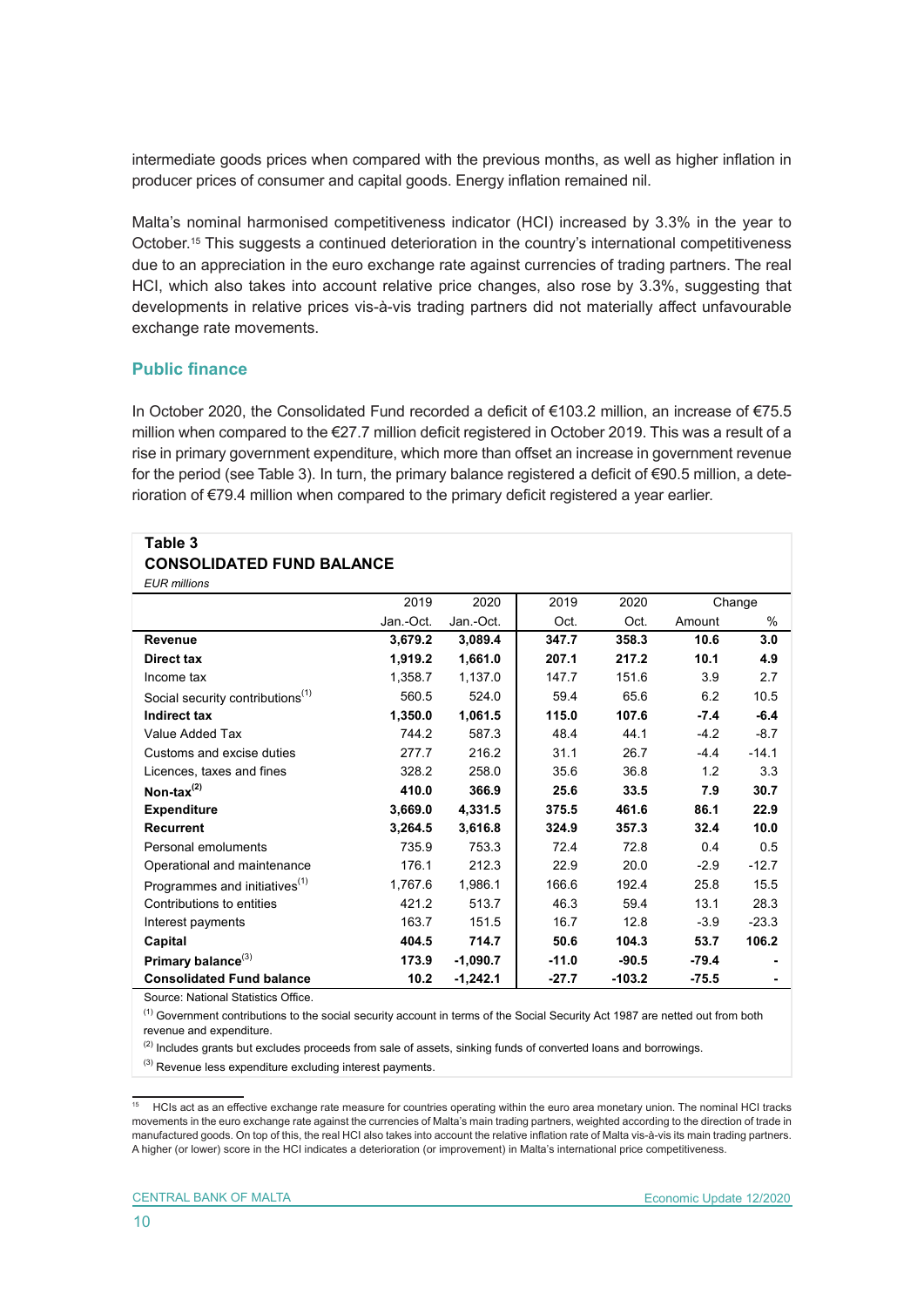These developments reflect the impact on revenue of the slowdown in economic activity due to the global spread of COVID-19, as well as ongoing government support aimed at mitigating the economic effects of this pandemic.

Government revenue increased by €10.6 million, or 3.0% in annual terms. This was mainly due to higher non-tax revenue, which rose by €7.9 million on the back of increased inflows from miscellaneous receipts. Meanwhile, revenue from direct taxes increased by €10.1 million, chiefly due to a rise in social security contributions. On the other hand, inflows from indirect tax revenue fell by €7.4 million, on the back of lower customs and excise duties and VAT receipts. The improvement in direct tax revenue, which was the second consecutive monthly increase, suggests that the repayment of tax dues under the tax deferral scheme, which expired in August 2020, may have impacted revenue positively.

Government expenditure increased by €86.1 million, or 22.9% when compared to the corresponding period in 2019. This was driven by both an increase in capital and recurrent expenditure. Capital expenditure increased by €53.7 million, largely due to a higher subvention to

Malta Enterprise to finance the COVID-19 Wage Supplement Scheme. Meanwhile, recurrent expenditure rose mainly on the back of higher outlays on programmes and initiatives, which were partly impacted by timing issues in church school transfers. The month under review also featured higher contributions to government entities.

In October 2020, the total stock of government debt amounted to €6,504.1 million, a €119.2 million drop when compared with a month earlier (see Chart 7). This was mainly due to a decline in outstanding Treasury Bills as well as lower outstanding Malta Government Stocks.

## **Deposits, credit and financial markets**

In October, residents' deposits held with monetary financial institutions (MFI) and forming part of broad money (M3) expanded at an annual rate of 6.0%, up from 5.8% in September (see Chart 8).



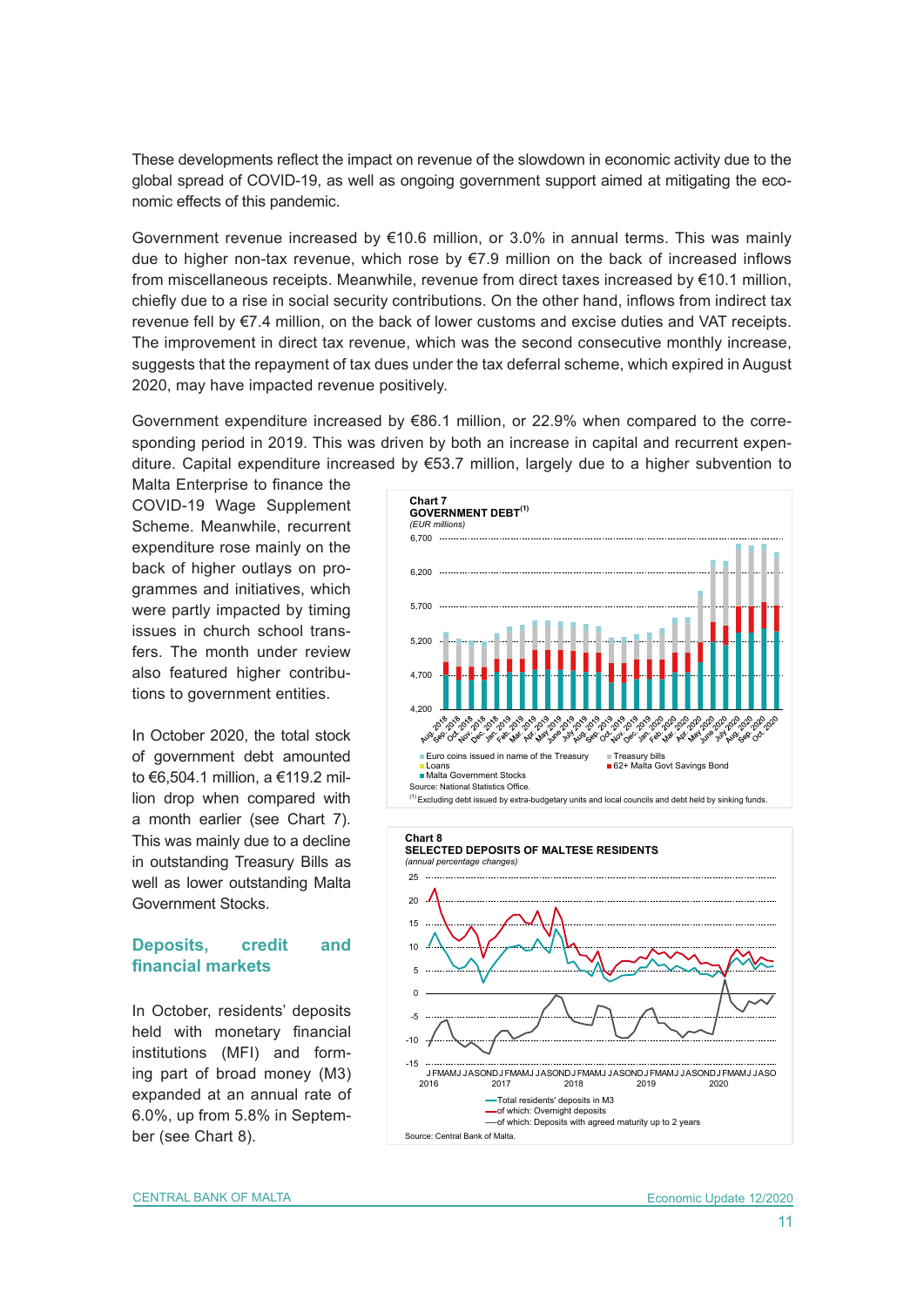Overnight deposits remained the largest component of residents' M3 deposits, comprising over 85% of their M3 balances. This deposit category – which is the most liquid – grew by 7.1% in the year to October. Meanwhile, time deposits with a maturity of up to two years – the second largest deposit category – fell by 0.3% in annual terms, following a contraction of 2.2% in the year to September.

Credit to Maltese residents grew at an annual rate of 9.5% in October, below the 11.1% recorded a month earlier (see Chart 9). Annual growth in credit to general government rose by 31.9% in October, following an increase of 37.5% in September. At the same time, growth in credit outside general government expanded at an annual rate of 3.7% in October, below the 4.3% growth registered in the previous month.

The annual rate of change in loans to non-financial corporations stood at 5.3%, up from





4.2% registered in September (see Chart 10). The acceleration in growth was broad-based across most economic sectors, notably reflecting a larger expansion in credit to real estate activities. This was followed by an increase in loans to the wholesale and retail trade and vehicle repair sector, and the sector comprising transportation and storage. These developments were partly offset by lower expansion in loans to the construction sector and, to a lesser extent, in loans to the professional, scientific and technical activities sector. Meanwhile, the annual rate of change of loans to households edged down to 5.1%, from 5.7% in September. This reflected a larger contraction in consumer credit and other lending, which fell by 8.9%, following a decline of 5.7% in September. Moreover, mortgage lending eased to 6.7% in October, from 7.0% a month earlier.

As regards interest rates, the composite interest rate paid by MFIs on Maltese residents' outstanding deposits stood at 0.22% in October, marginally below the 0.23% recorded in the previous month. The composite rate charged on outstanding loans remained unchanged from a month earlier, standing at 3.39%. Hence, the spread between the two rates rose marginally to 317 basis points, compared to September.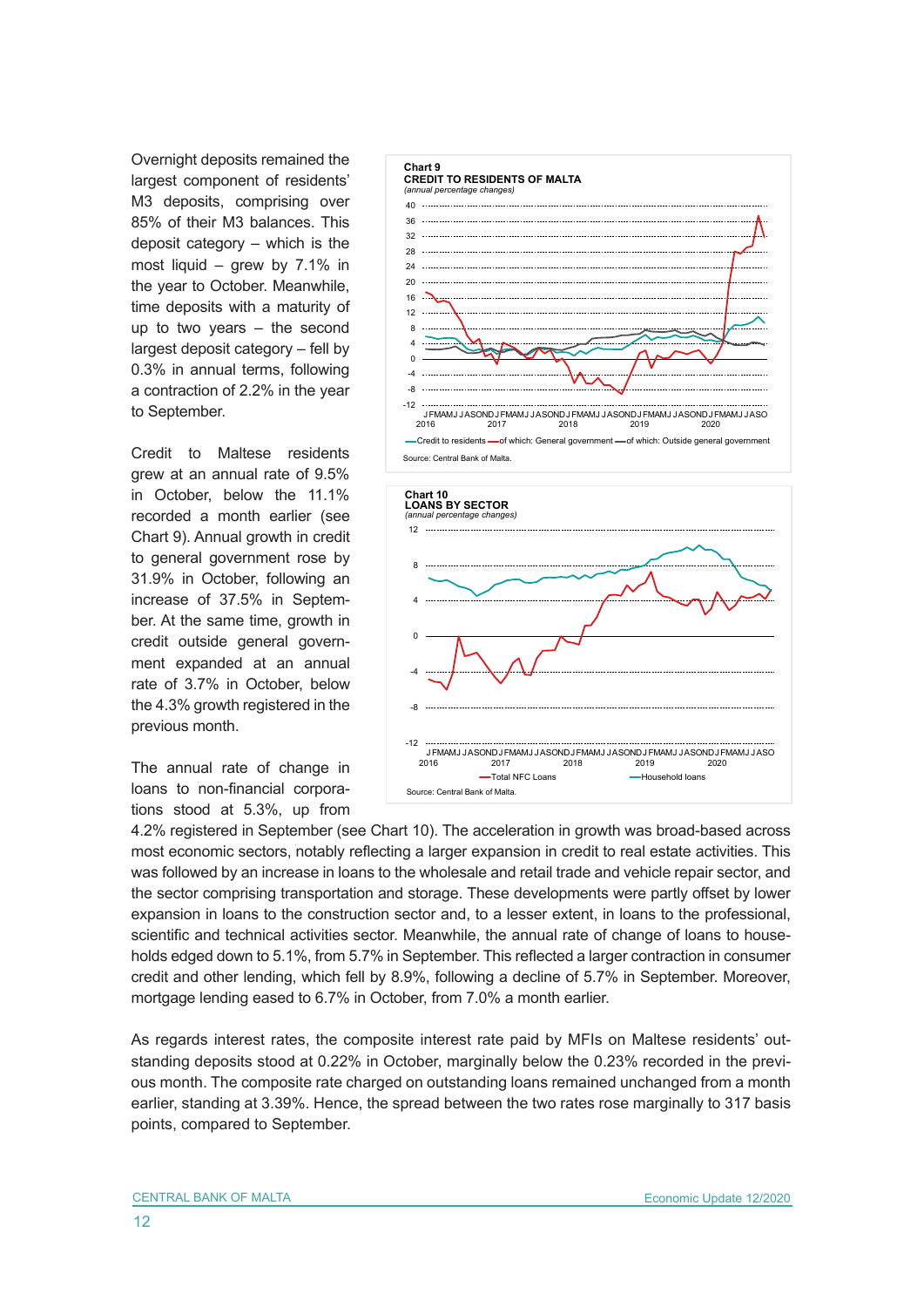In the capital market, the secondary market yield on 10-year Maltese government bonds fell by six basis points from a month earlier, to 0.31% at the end of November (see Chart 11). Meanwhile, the Malta Stock Exchange (MSE) Equity Price Index rose by 6.9% during the same period. Similar movements were recorded in the MSE Total Return Index, which accounts for dividends as well as changes in equity prices.



## **BOX 1: LIQUIDITY SUPPORT MEASURES RELATED TO COVID-19**

In response to the outbreak of COVID-19 and the subsequent containment measures, a number of businesses and households were faced with liquidity challenges, and thus applied with MFIs in Malta for a moratorium on loan repayments (see Table 4).<sup>16</sup>

#### **Table 4**

#### **LOANS SUBJECT TO MORATORIUM – AS AT END OCTOBER 2020**

| (Number of Ioans; EUR millions; percentage)                              |                      |                        |                      |
|--------------------------------------------------------------------------|----------------------|------------------------|----------------------|
|                                                                          | Volume of            | Outstanding            | Share in sector's    |
|                                                                          | loans <sup>(1)</sup> | amounts <sup>(2)</sup> | outstanding          |
|                                                                          |                      |                        | loans <sup>(3)</sup> |
| Households                                                               | 3,732                | 336.8                  | 5.4                  |
| Manufacturing                                                            | 116                  | 33.7                   | 15.6                 |
| Construction                                                             | 82                   | 48.6                   | 7.8                  |
| Wholesale and retail trade; repair of motor<br>vehicles and motor cycles | 346                  | 132.0                  | 20.3                 |
| Transportation and storage and information and<br>communication          | 92                   | 79.3                   | 28.7                 |
| Accommodation and food service activities                                | 350                  | 248.7                  | 51.6                 |
| Real estate activities                                                   | 279                  | 246.8                  | 24.3                 |
| Other $(4)$                                                              | 438                  | 231.8                  | 11.5                 |
| <b>Total</b>                                                             | 5,435                | 1,357.6                | 11.7                 |
| Source: Central Bank of Malta                                            |                      |                        |                      |

 $(1)$  The number of loans subject to moratorium.

 $(2)$  Outstanding amounts of loans subject to moratorium as at end of month, in EUR millions.

 $(3)$  The percentage of loans subject to moratorium in total outstanding loans held by the sector as at end of month.

<sup>(4)</sup> Includes loans to agriculture and fishing, mining and quarrying, public administration, education, health and social work, financial and insurance activities (including interbank loans), professional, scientific and technical activities, administrative and support service activities, arts, entertainment and recreation, other services activities and extra-territorial bodies & organisations, and the electricity, gas & water supply sector.

<sup>16</sup> The loans subject to moratorium include both pre and post the Legal Notice 142 of 2020 on the Moratorium on Credit Facilities Regulations in Exceptional Circumstances (see [http://www.justiceservices.gov.mt/DownloadDocument.](http://www.justiceservices.gov.mt/DownloadDocument.aspx?app=lp&itemid=30087&l=1) [aspx?app=lp&itemid=30087&l=1](http://www.justiceservices.gov.mt/DownloadDocument.aspx?app=lp&itemid=30087&l=1)) and Central Bank of Malta [Directive No. 18](https://www.centralbankmalta.org/file.aspx?f=92812). The latter entered into force on 13 April 2020. A number of banks had already started to provide moratorium facilities voluntarily in March 2020.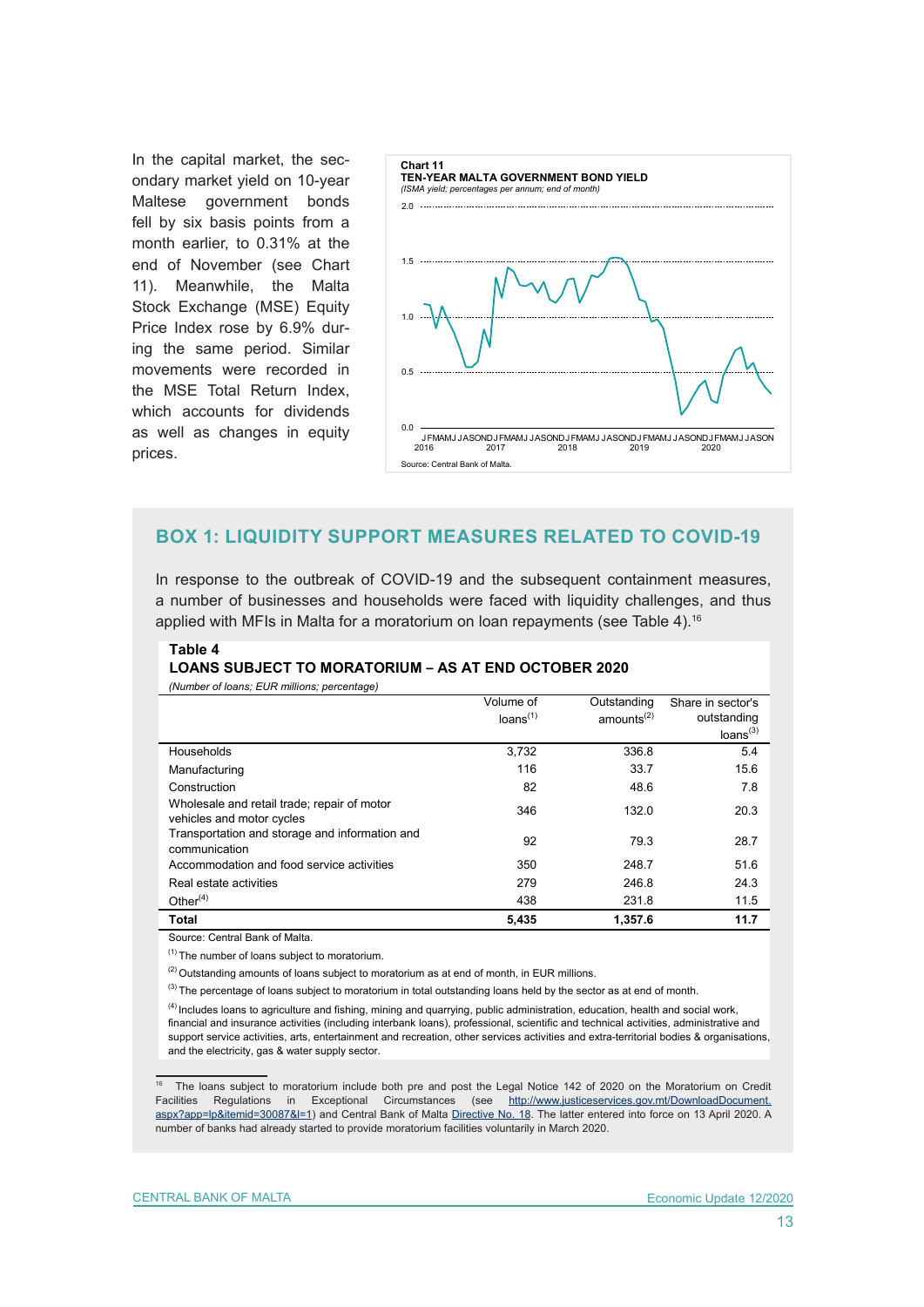As at end October, there were 5,435 loans subject to a moratorium on repayments.<sup>17</sup> The total value of loans subject to a moratorium in October edged down further when compared with September. These declined by around €370 million and stood at €1.4 billion, or 11.7% of total outstanding loans to Maltese residents. Loans subject to a moratorium declined for the second consecutive time since March 2020, which suggests that some businesses and households have recommenced regular loan repayments, signalling a recovery in income flows. The largest declines in euro terms are observed in the household, manufacturing, real estate, wholesale and retail, and accommodation and food services activities sectors.

The largest number of loans covered by moratoria was held by households, with the sector accounting for around 68.7% of the total volume of loans subject to a moratorium. Maltese households held €336.8 million, or 24.8%, of the total value of loans subject to a moratorium, equivalent to 5.4% of outstanding household loans.

Meanwhile, the accommodation and food services activities sector held €248.7 million in loans subject to a moratorium. This was the sector most affected by the containment measures and, indeed more than half  $-51.6%$  – of the loans held by this sector were subject to a moratorium by the end of October. This was followed by the real estate sector, which held €246.8 million in loans subject to a moratorium, or around 18.2% of such loans – equivalent to around a fourth of the sector's outstanding loans. Moreover, as at end October, the wholesale and retail trade sector held €132.0 million in loans subject to a moratorium, making up 9.7% of loans subject to a moratorium, or 20.3% of loans held by the sector. The manufacturing sector as well as the real estate sector experienced the strongest drops in the sector's share of loans subject to a moratorium.

In order to further alleviate liquidity challenges, the Government launched the Malta Development Bank (MDB) COVID-19 Guarantee Scheme (CGS) for the purpose of guaranteeing new loans granted by commercial banks for working capital purposes to businesses facing liquidity shortfalls as a result of the pandemic. The scheme enables credit institutions to leverage government guarantees up to a total portfolio volume of  $\epsilon$ 777.8 million.<sup>18</sup>

By end October, 478 facilities were approved under the CGS, covering total sanctioned lending of €351.1 million (see Table 5). As the scheme provides loans for working capital, only €204.6 million were disbursed by the end of October, up from the €165.6 million disbursed by the end of September.

In terms of the number of facilities, the sector comprising wholesale and retail activities applied for the largest number of facilities and had the largest value of sanctioned loans at €85.6 million. This was followed by accommodation and food services activities, with 111 facilities making up a total of  $\epsilon$ 70.0 million sanctioned loans, and the sector comprising transportation and ICT, which had a total of €49.5 million.

<sup>17</sup> These also include those loans falling under the Malta Development Bank COVID-19 Guarantee Scheme.

<sup>&</sup>lt;sup>18</sup> The CGS was approved by the European Commission on 2 April 2020. See [https://mdb.org.mt/en/Schemes-and-Projects/](https://mdb.org.mt/en/Schemes-and-Projects/Pages/MDB-Working-Capital-Guarantee-Scheme.aspx) [Pages/MDB-Working-Capital-Guarantee-Scheme.aspx](https://mdb.org.mt/en/Schemes-and-Projects/Pages/MDB-Working-Capital-Guarantee-Scheme.aspx) for further details.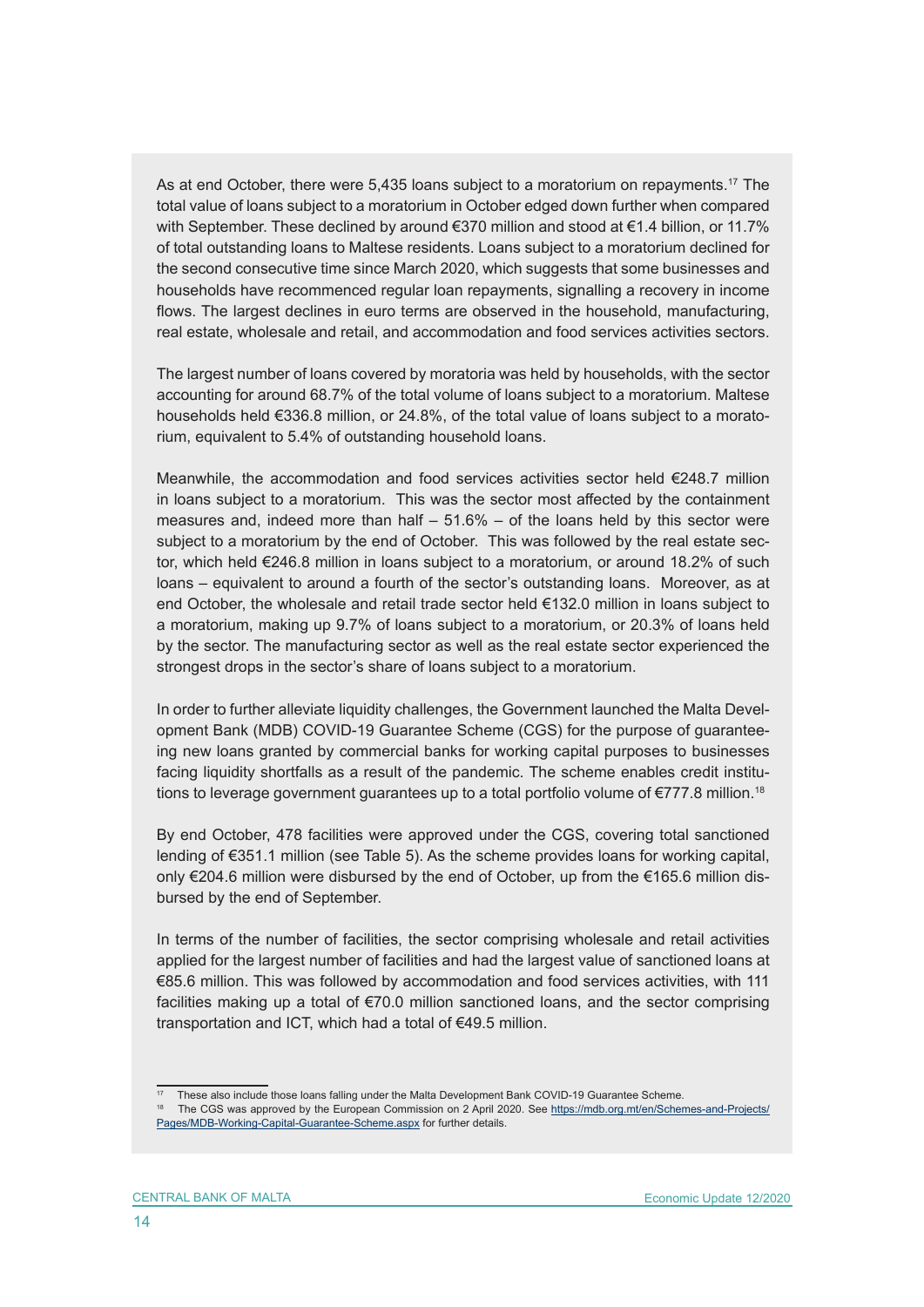## **Table 5 MDB COVID-19 GUARANTEE SCHEME – AS AT OCTOBER 2020**

*(Number of facilities; EUR millions)*

|                                                                          | Total number of<br>facilities <sup>(1)</sup> | Sanctioned<br>amount <sup>(2)</sup> |
|--------------------------------------------------------------------------|----------------------------------------------|-------------------------------------|
| Manufacturing                                                            | 41                                           | 18.3                                |
| Construction                                                             | 21                                           | 34.1                                |
| Wholesale and retail trade; repair of motor vehicles and motor<br>cycles | 137                                          | 85.6                                |
| Transportation and storage and information and<br>communication          | 34                                           | 49.5                                |
| Accommodation and food service activities                                | 111                                          | 70.0                                |
| Professional, scientific and technical activities                        | 27                                           | 12.8                                |
| Administrative and support service activities                            | 34                                           | 11.7                                |
| Real estate                                                              | 14                                           | 3.6                                 |
| Other $(3)$                                                              | 59                                           | 65.4                                |
| <b>Total</b>                                                             | 478                                          | 351.1                               |

Source: Malta Development Bank.

 $(1)$  The number of facilities taken by various sectors.

 $(2)$  The total number of loans sanctioned under the scheme as at end month, in EUR millions.

<sup>(3)</sup> Includes loans to education, health and social work, financial and insurance activities, arts, entertainment and recreation and other services activities, activities of households, and the electricity, gas & water supply sector.